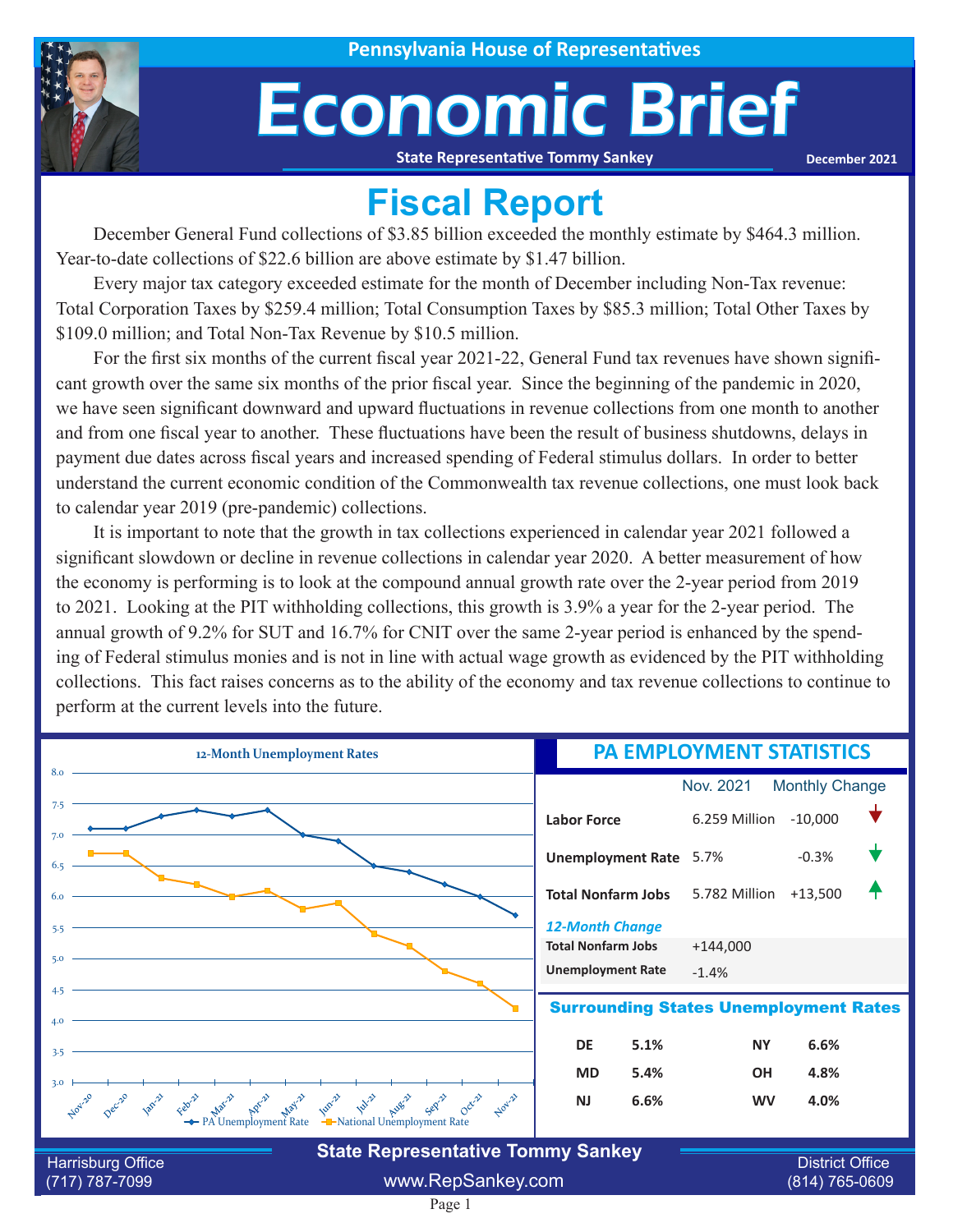|                              | <b>Pennsylvania House of Representatives</b>                                                                                                                                                                                  |                        |
|------------------------------|-------------------------------------------------------------------------------------------------------------------------------------------------------------------------------------------------------------------------------|------------------------|
|                              | <b>Economic Brief</b>                                                                                                                                                                                                         |                        |
|                              |                                                                                                                                                                                                                               |                        |
|                              | <b>State Representative Tommy Sankey</b>                                                                                                                                                                                      | December 2021          |
| 6,400                        | Pennsylvania Employment                                                                                                                                                                                                       |                        |
|                              |                                                                                                                                                                                                                               |                        |
| 6,200                        |                                                                                                                                                                                                                               |                        |
| 6,000                        |                                                                                                                                                                                                                               |                        |
| 5,800                        |                                                                                                                                                                                                                               |                        |
|                              |                                                                                                                                                                                                                               |                        |
| 5,600                        |                                                                                                                                                                                                                               |                        |
| 5,400                        |                                                                                                                                                                                                                               |                        |
| 5,200                        |                                                                                                                                                                                                                               |                        |
| 5,000                        |                                                                                                                                                                                                                               |                        |
|                              | *Source: PA Labor & Industry Center for Workforce Information & Analysis                                                                                                                                                      |                        |
| 4,800                        | ده د به د به استان به د به د به استان به استان به استان به استان به استان به استان به به به استان به استان به استان به استان به استان به استان به استان به استان به استان به استان به استان به استان به استان به استان به است |                        |
|                              | November's unemployment report shows a slight increase in employment but a greater exit                                                                                                                                       |                        |
|                              | from the labor force. There are approximately 300,000 fewer people working in Pennsylvania<br>than before the pandemic. Pennsylvania's workforce participation rate of 60.9 is the lowest it                                  |                        |
| has been since July of 1987. |                                                                                                                                                                                                                               |                        |
| 64                           | Pennsylvania Labor Force Participation Rate                                                                                                                                                                                   |                        |
|                              |                                                                                                                                                                                                                               |                        |
|                              |                                                                                                                                                                                                                               |                        |
| 62                           |                                                                                                                                                                                                                               |                        |
|                              |                                                                                                                                                                                                                               |                        |
| 61                           |                                                                                                                                                                                                                               |                        |
|                              |                                                                                                                                                                                                                               |                        |
| 60                           |                                                                                                                                                                                                                               |                        |
| 59                           |                                                                                                                                                                                                                               |                        |
|                              | *Source: PA Labor & Industry Center for Workforce Information & Analysis                                                                                                                                                      |                        |
|                              |                                                                                                                                                                                                                               |                        |
| 58                           |                                                                                                                                                                                                                               |                        |
|                              | Pennsylvania Labor Force Participation Rate<br>-US Labor Force Participation Rate                                                                                                                                             |                        |
| <b>Harrisburg Office</b>     | <b>State Representative Tommy Sankey</b>                                                                                                                                                                                      | <b>District Office</b> |

Page 2